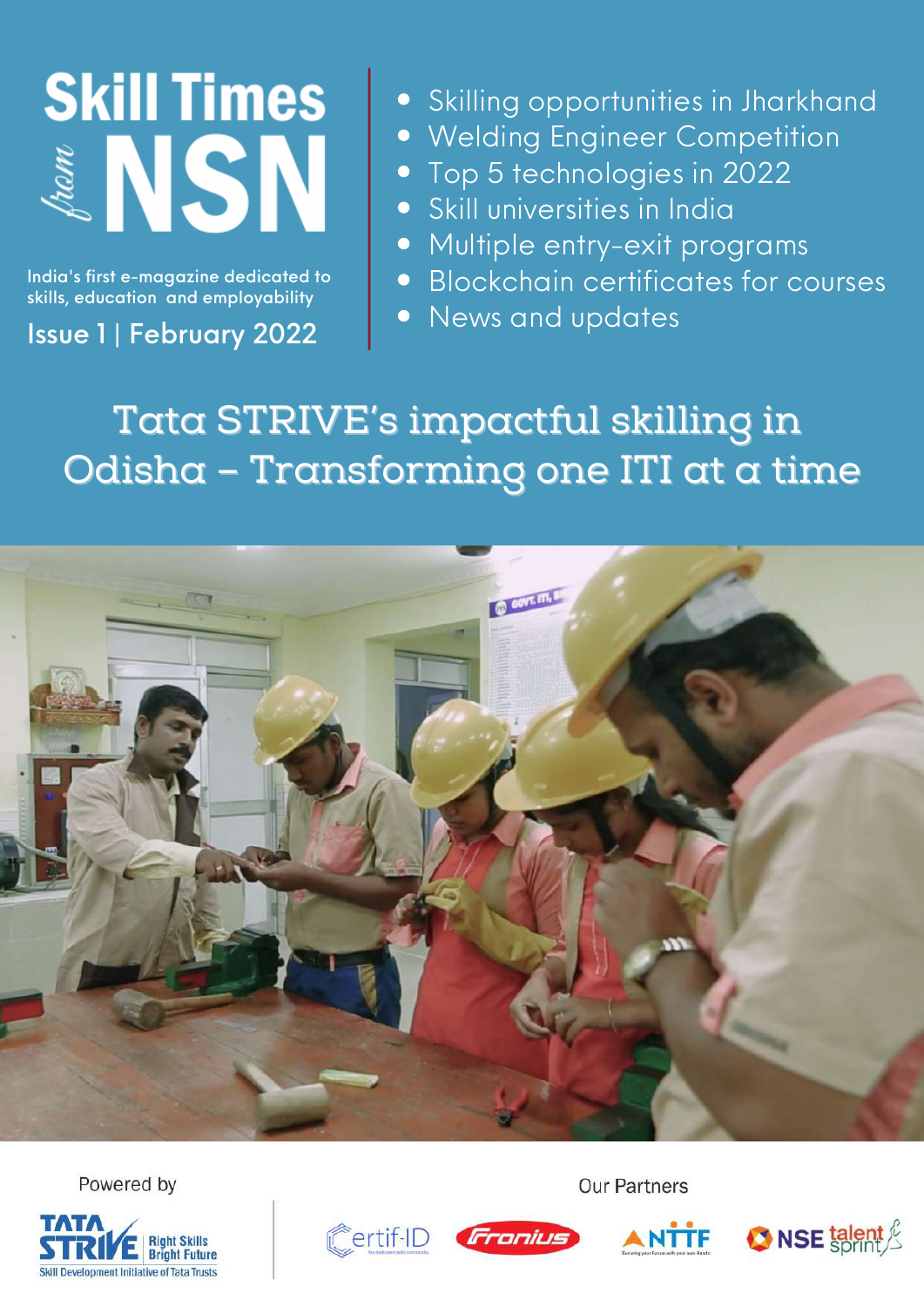## **Editorial**

#### *Dr. Madhuri Dubey*



As we strive towards creating equitable opportunities for youth through education and skilling, we are faced with arduous task of building robust systems and replicable frameworks. Considering the complex nature of issues involved in implementing any scheme or program, the need to connect and learn from different organizations becomes an imperative.

Our efforts are dedicated to enabling interactions among key stakeholders to enrich the discourse and strengthen the evolving skilling ecosystem in India that complements mainstream education. The first edition of the PDF version of Skill Times from NSN is a step towards filling a void in qualitative communication and advocacy through stories of successful program implementation, emerging technologies and innovative practices and the latest updates. We are excited to feature our learning and research as well, as we continue to explore, discover and disseminate to keep up to expectations - both yours and ours!

### Cover Story

#### *Sahitya Karra*

# Tata STRIVE's impactful skilling in Odisha – Transforming one ITI at a time

Last year, while thousands of ITIs in the country were facing the challenge of filling the vacancies amidst the COVID-19 pandemic, the government ITIs in Odisha reported filling more than 96% of the seats!

A total of 11 ITIs (Industrial Training Institutes), including seven government and 4 private ITIs from Odisha found a place among the 100 top ITIs of the country in the list drawn up by the Ministry of Skill Development and Entrepreneurship (MSDE) in 2020.

"I am a proud ITIian!" says an enthusiastic student from a government ITI in Odisha. From not aspiring to be part of one to proudly flaunting the tag, something has profoundly triggered this change among the ITI students like him.

The state of Odisha turned the tables around in just a span of four years and frog-leaped to being one among the top states in skill development and training in the country. In partnership with Odisha Skill Development Authority (OSDA) and other stakeholders, Tata STRIVE has been instrumental in helping government ITIs in Odisha achieve this milepost.

Today, the campuses of Odisha ITIs not only sport a new look but have become a brewing hub for innovation and entrepreneurship. And the students of these institutes are proudly carrying the tag of "ITIian" as a badge of honor!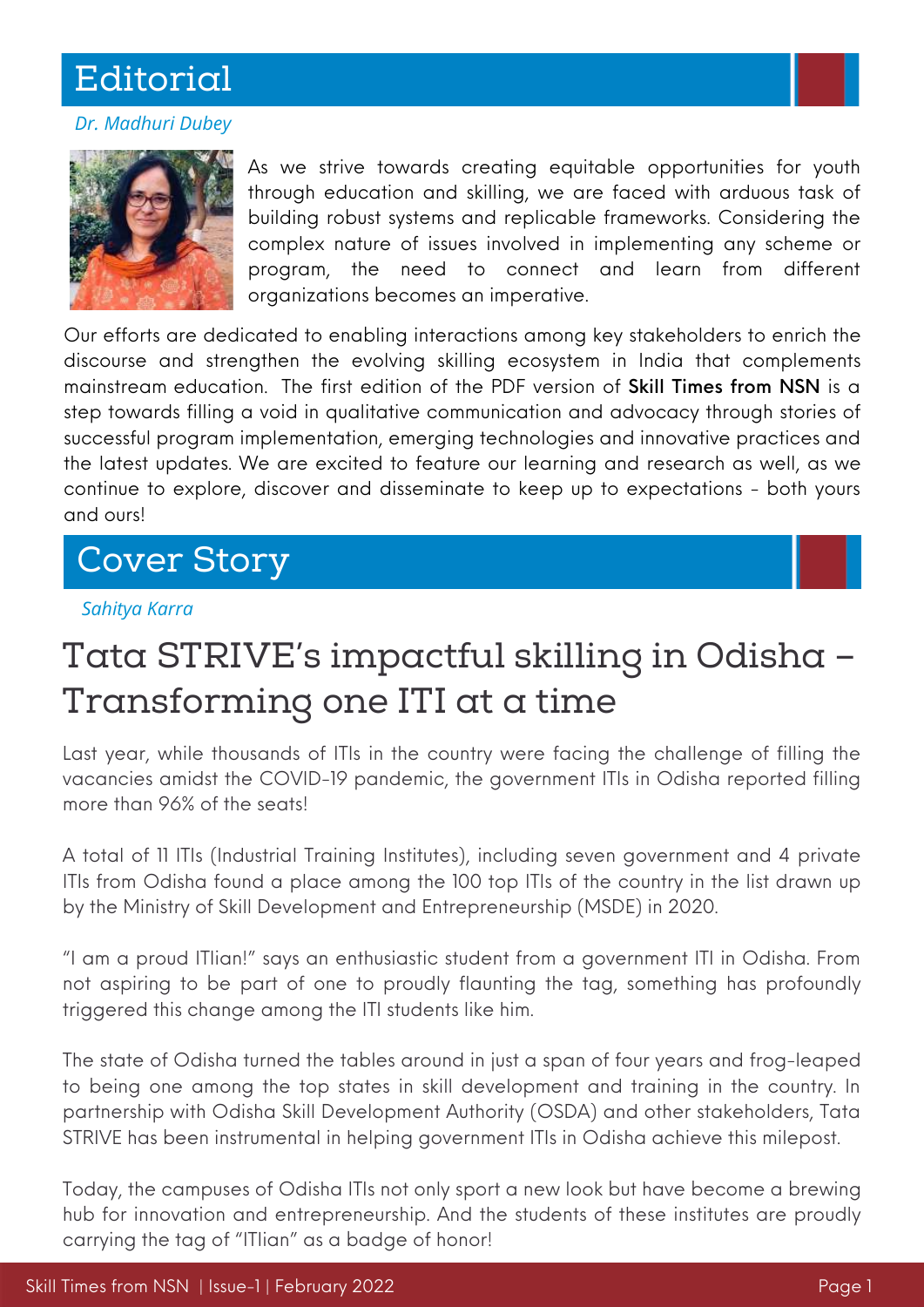#### How did this transformation unfurl in Odisha ITIs?

Advances in technology, expansion of markets, and emerging ways of production are changing the way we work. These changes necessitate the infrastructure at ITIs to keep pace and the trainers to keep their knowledge current.



Mr. Rajarshi Mukherjee, Principal Lead – Tata STRIVE

The idea and the need to transform the government ITIs in Odisha started when the Chief Minister of Odisha, Mr. Naveen Patnaik set up the Odisha Skill Development Authority (OSDA) with Mr. Subroto Bagchi as the chairman.

Mr. Subroto Bagchi, Chairman, OSDA along with a highly supportive government ecosystem, began by making note of various steps that could be taken to transform the skill development ecosystem in the state. And the first intervention began with the ITIs. Soon, it was realised that there were several challenges in these institutes, right from finding the efficiently trained trainers, modernising uninspiring infrastructure, and most importantly the lack of employability skills/ life skills among the students of ITIs. This is where Tata STRIVE intervened with their expertise in the subject and strived to enhance the existing 'Employability Skills' programme.

Ms. Susmita Bagchi, Author, and Philanthropist; Tata Trust, OSDA, DTET-Directorate of Technical Education & Training; and corporates like Mindtree Foundation and Kalinga Mining Corporation came together, invested in the project, and together achieved the results that we get to see today.

### Importance of life skills for employability among ITI student

"Even though majority of industries hire a huge number of workforce from the ITIs, they often complain about the quality of manpower. The issue here is not just about the domain skills but also the mindset with which the students join the workforce. Their commitment to the work and workplace, quality in the work they take up, among others", explains Mr. Rajarshi Mukherjee, Principal Lead – Tata STRIVE while talking about what makes youth employable.

To make youth employable, training in employability skills becomes uncompromisable. By enhancing students' employability skills, one can not only improve their placement opportunities but also help them throughout their career in whichever field they chose. Along with these, training in life skills/ employability skills boosts students' self-confidence, selfesteem, enabling them to set goals for their career trajectory.

Modern industries are looking for skilled people with a sustainable mindset, the ones who can manage time and always resort to safety measures while on the job. Over a period of time, with training in life skills, concepts of importance such as quality consciousness, building a sustainability mindset, and design thinking skills, thus get imbibed by the students.

#### Role of Tata STRIVE in transforming ITIs in Odisha

Tata STRIVE integrated its tried and tested soft skills modules, part of its Youth Development Modules (YDM), into the existing 110 hour-long employability skills curriculum as defined by NCVT.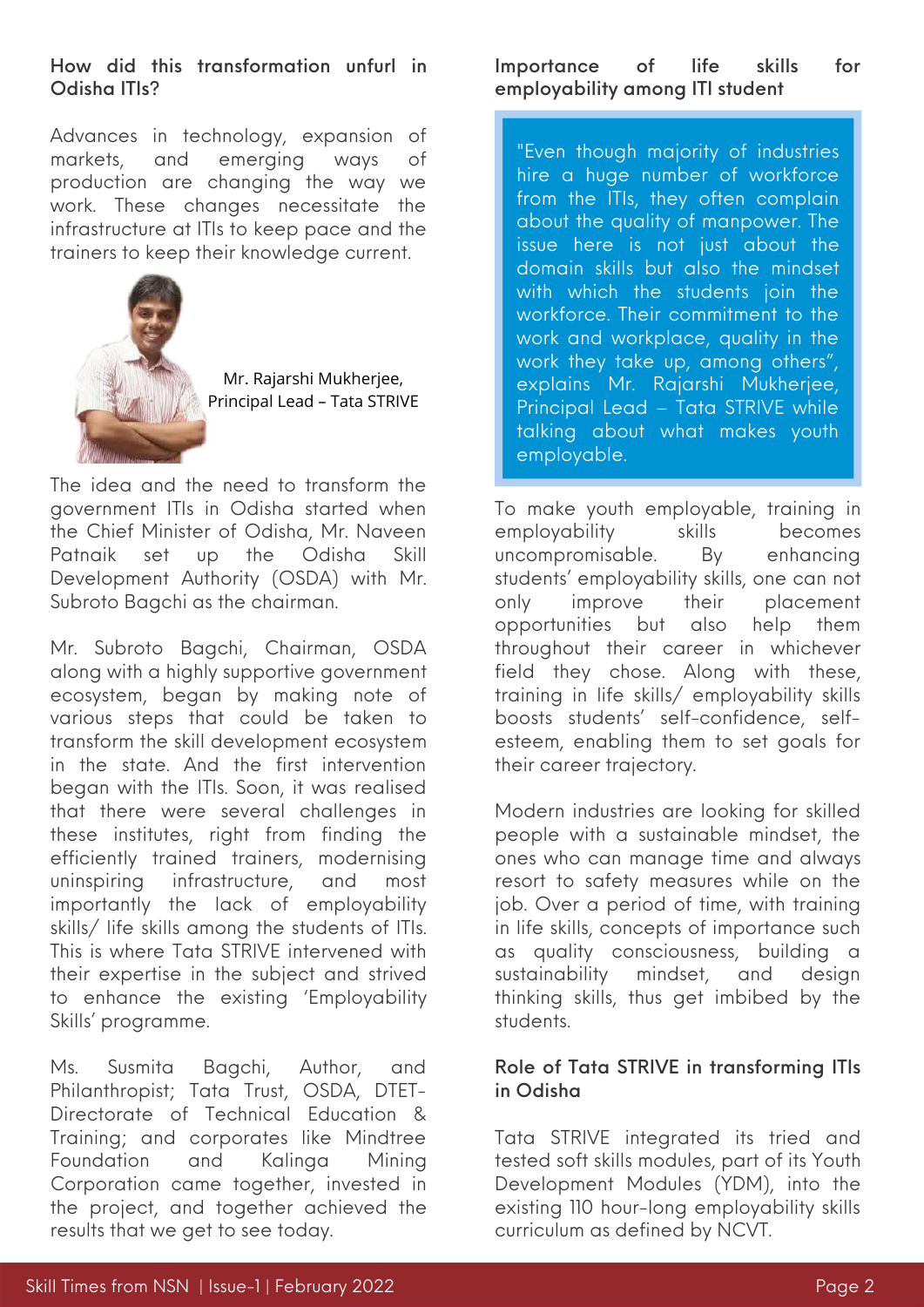It also introduced additional hours for youth development modules in semesters 3 and 4 to make students job-ready.

Tata STRIVE changed the prevailing theoretical approach to delivery with a more activity-oriented approach that is

It was during the COVID-19 induced lockdown when Tata STRIVE's change leaders continued to train the learners through digital/blended mode of learning making them one of the firsts to adopt the technology quickly and seamlessly.



far more engaging and impactful. The Youth Development Modules aim to cultivate and nurture behavioural components such as attitudes, emotions, values, and motivations through activitybased learning.

Through the immersive and interactive sessions, combined with behavioural change techniques have helped in greatly impacting the employability skills of the ITI students.

This project was launched in pilot mode in 10 government ITIs in Odisha. After successful implementation and fruitful results, this has been extended to cover all the government ITIs in the state.

This could be achieved by deploying Tata STRIVE's "change leaders" (faculty) in ITIs across Odisha. They not only looked after training the students in life skills but also worked closely with the principals and the ITI faculty in bridging skill training gaps, building capacities, and inculcating activity-based learning among the students and trainers. Currently, more than 85 change leaders are working on the ground.

Tata STRIVE also reached out to the industries like Tata Motors and Tata Steel, to take in efficiently skilled and trained ITI students as apprentices. This gave extraordinary opportunities for the ITI students, adding to their aspirational value.

Though the programme initially faced difficulties in implementation due to resistance to change among some of the students and faculty, Tata STRIVE could successfully intervene and bring in the much-needed change in the entire value chain of skilling. This unique and first-ofits-kind skilling programme flourished as a result of the coming together of the government and the industry. The unique partnership model that includes individuals, government, industry, and the private sector-led to the successful transformation of ITIs in Odisha.

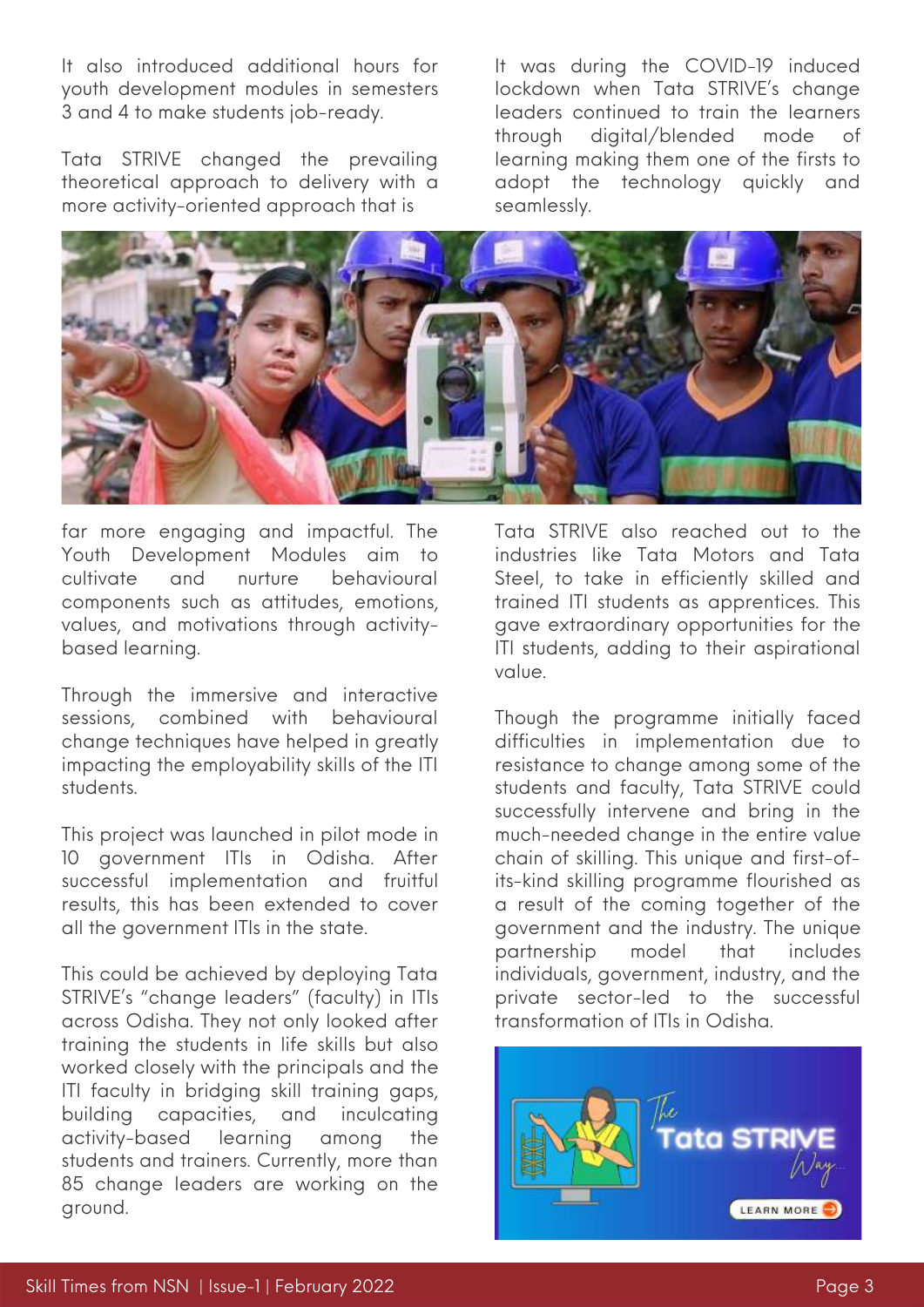## In the other news

### Skill Development and Entrepreneurship Opportunities in Jharkhand

#### *Pranathi Kolikapudi*

Do you know Jharkhand is one of the richest sources of minerals in India? It accounts for 40% and 29% of India's mineral and coal reserves respectively, which makes Jharkhand one of the leading states in terms of economic growth.

It offers a wide range of incentives to all the industries under the Industrial Policy, 2012. Jharkhand also has various other industries such as Textile, Food processing, Agriculture, Tourism which contribute to the state's development. [Read](https://www.nationalskillsnetwork.in/skill-development-and-entrepreneurship-opportunities-in-jharkhand/) more



### Meet the winners of Fronius India Aspirant Welding Engineer Competition 2021

*Sahitya Karra*



Fronius India Private Limited and the Indian Institute of Welding recently conducted the "Fronius India Best Welding Engineer and Aspirant Welding Engineer Competition" for the year 2021.

A total of 13 organisations and 268 participants participated in the Aspirant Welding Engineer category. And a total of 302 participants and 198 organisations participated in the Best Welding Engineer category. [Read](https://www.nationalskillsnetwork.in/fronius-india-best-welding-engineer-and-aspirant-welding-engineer-competition-2021/) more

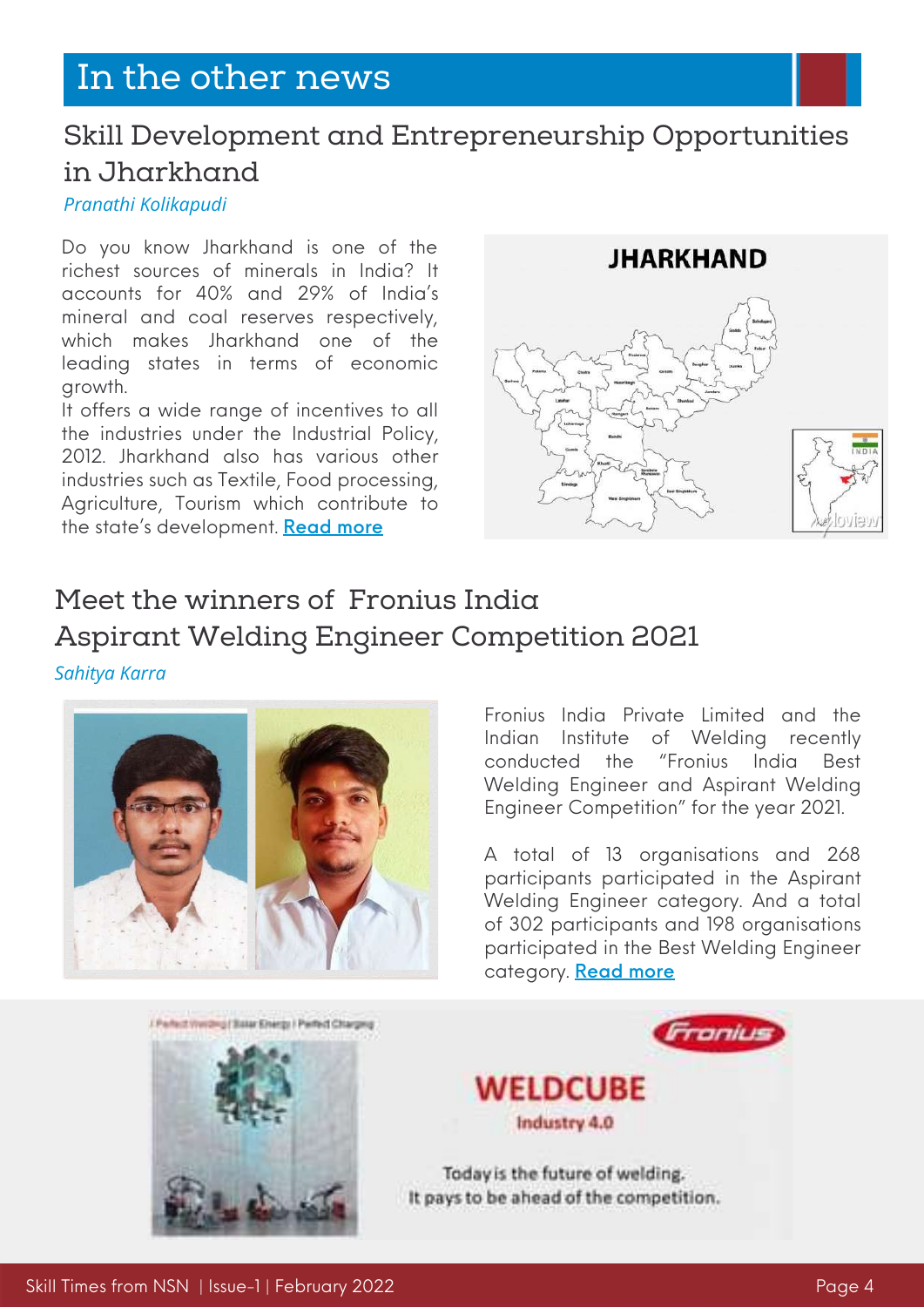### Top 5 technologies to learn for a lucrative career in 2022

*Pratyusha Tripathy*



Major IT giants are on a hiring spree, with the Indian IT services sector aiming to add 4.5 lakh, gross employees, in the fiscal year ending March 2022. And according to a survey by industry hiring expert TeamLease, the IT sector is on the rise and will employ 10 million people by 2026.

And if you want to explore a career in IT this year, then you need a clear knowledge about the top 5 technologies to learn in 2022 to have steady career growth in the industry. **[Read](https://www.nationalskillsnetwork.in/top-5-technologies-to-learn-for-a-lucrative-career-in-2022/) more** 



### Issuing blockchain certificates for online courses is a game-changer



eLearning statistics from Statista reveal that the global eLearning market is expected to grow over \$240 Billion by the end of 2022.

This statistic does not come as a surprise, since online learning has experienced rapid growth in the last two years. Its pros and cons are many-fold, from improved teaching techniques that use gamification and interactive videos to lack of accreditation and low quality of programmes. [Read](https://www.nationalskillsnetwork.in/issuing-blockchain-certificates-for-online-courses-is-a-game-changer/) more

Now issue [blockchain-based](https://certif-id.com/?utm_source=google&utm_medium=cpc&utm_campaign=certif-id_brand&utm_term=certif-id&utm_campaign=Certif-ID-Brand-Drift&utm_source=adwords&utm_medium=ppc&hsa_acc=7210230215&hsa_cam=9011558323&hsa_grp=97913992264&hsa_ad=552886552992&hsa_src=g&hsa_tgt=kwd-864876551413&hsa_kw=certif-id&hsa_mt=e&hsa_net=adwords&hsa_ver=3&gclid=Cj0KCQiAubmPBhCyARIsAJWNpiN_Y0xRTlTC-8bmx1vwJIVAdVPvqAkA6sLg5s3iEnlUGJbMqpUsbTgaAt9gEALw_wcB) digital certificates in a few steps!

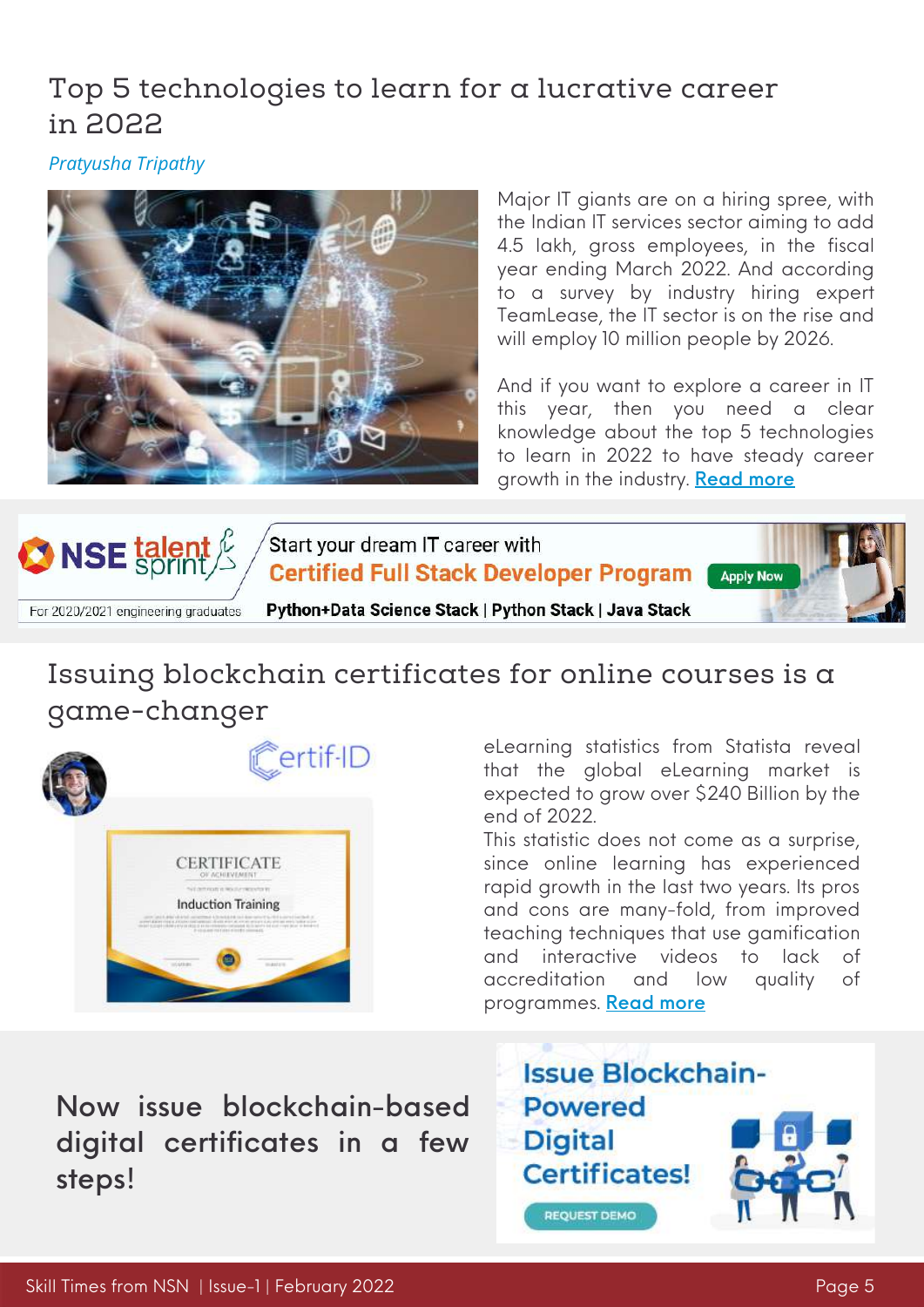### NTTF's diploma with multi entry-exit option- Now complete your diploma at your convenience!

### *Pratyusha Tripathy*

Do you want to enrol in a diploma programme that allows you to earn your certification at your own pace? Would you like to enrol in a programme that will not compel you to accept a lower-level certification just because you are unable to complete the entire three-year programme?

For their three-year integrated diploma programmes, Nettur Technical Training Foundation (NTTF), a premier Indian institution providing technical training for the past 62 years. [Read](https://www.nationalskillsnetwork.in/nttfs-diploma-with-multi-entry-exit-option-now-complete-your-diploma-at-your-convenience/) more





## Skill Universities in India: Everything you wanted to know about!



#### Every year we see thousands of students choose higher education as their next step after school. But not all of us are completely inclined towards academics or prefer to learn and acquire knowledge without hands-on practical experience.

If you are more inclined towards pursuing skill-based, job-oriented degree courses in Travel and Tourism, Automobiles, Food Processing, among others, then, skill universities are going to help you build successful career paths. [Read](https://www.nationalskillsnetwork.in/skill-university-everything-you-wanted-to-know-about/) more